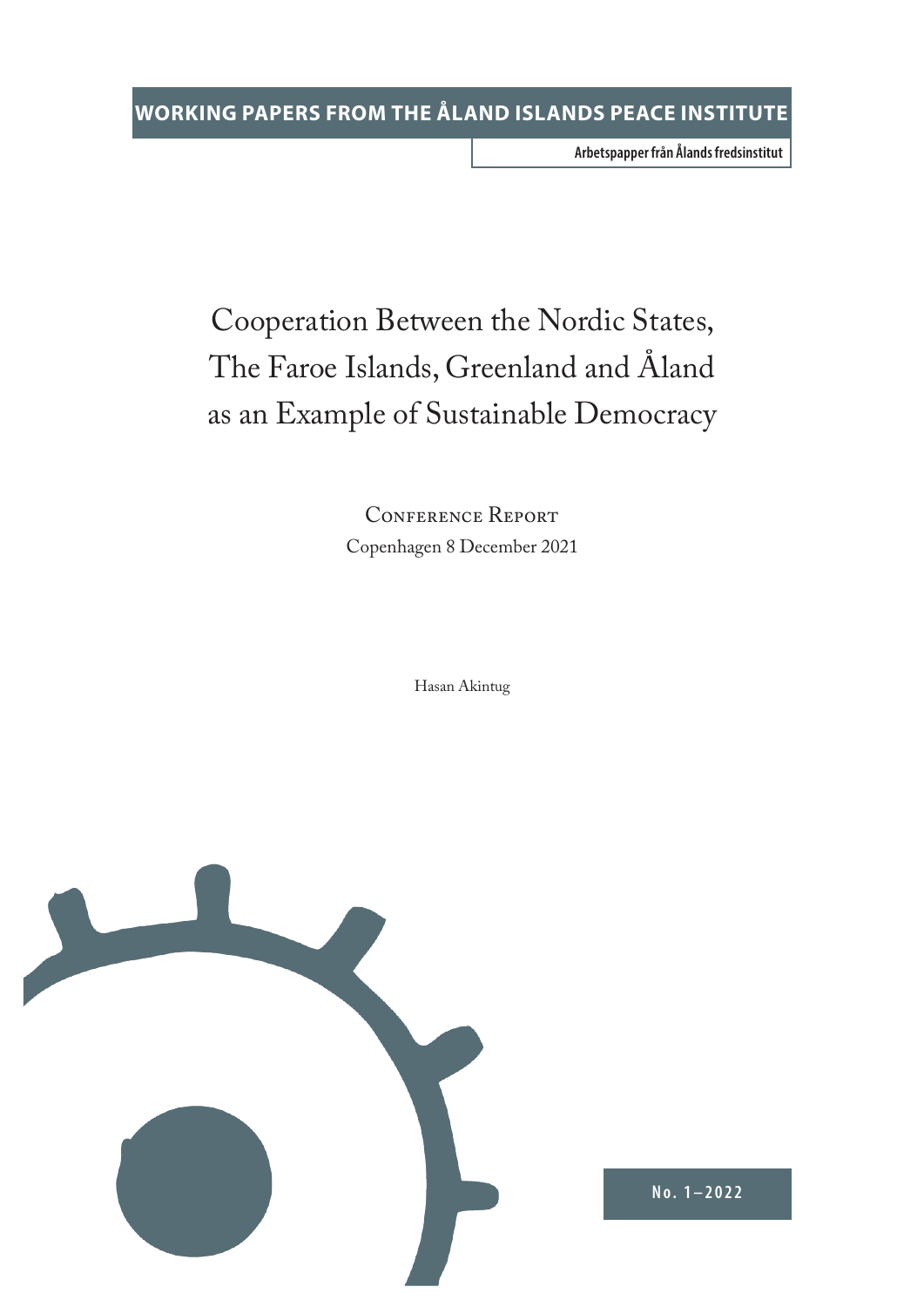



**Conference Report Cooperation Between the Nordic States, the Faroe Islands, Greenland and Åland as an Example of Sustainable Democracy**

Hasan Akintug

Arbetspapper från Ålands fredsinstitut Working Paper from the Åland Islands Peace Institute No. 1–2022

Utgiven av Ålands fredsinstitut Hamngatan 4, AX-22100 Mariehamn, Åland, Finland Tel. +358 18 15570 peace@peace.ax www.peace.ax

Denna rapport kan laddas ner från www.peace.ax

© Hasan Akintug & Åland Islands Peace Institute, 2022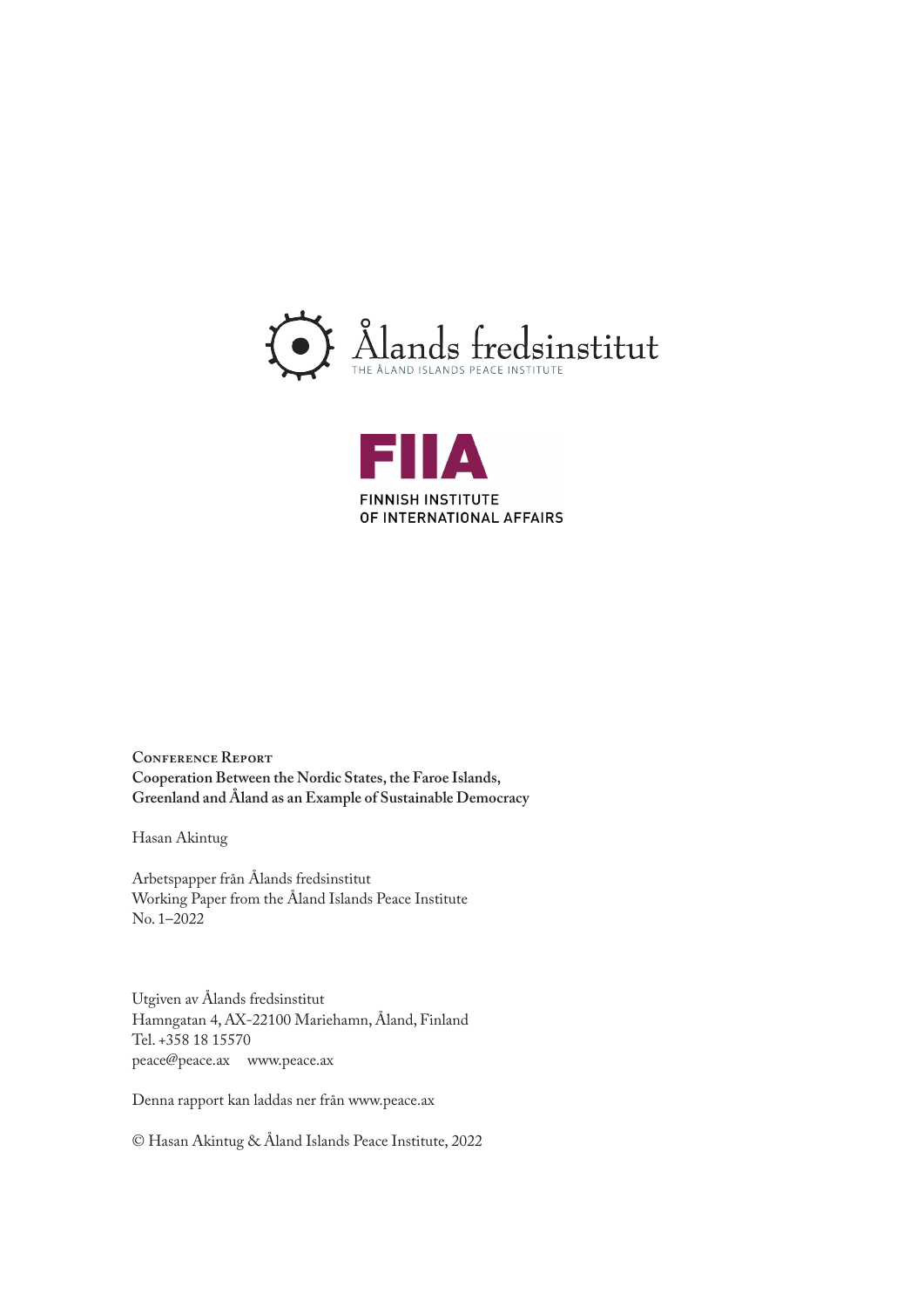## Working Papers from the Åland Islands Peace Institute

Beginning in 1992, the Åland Islands Peace Institute focuses its work on security, minority issues, and autonomy. The Institute aim is to conduct research, organize courses and training, and publish research results and other studies through publications, the webpage and other media. The Åland Islands Peace Institute organizes on a regular basis conferences and seminars, and participates in local as well as international networks for research and action. The Åland Islands Peace Institute publishes a report series called "Report from the Åland Islands Peace Institute" which contains researchbased studies focusing on central areas of the Institute's work and can be downloaded for free from the Institute's website (www.peace.ax).

In addition, the Institute also publishes "Working Papers from the Åland Islands Peace Institute" which are shorter papers often highlighting international developments of general interest within the fields of autonomy, security, and minority issues. Often younger authors use this series as a platform for developing an argument.

## Arbetspapper från Ålands fredsinstitut

Ålands fredsinstitut arbetar sen första början (1992) med frågor om fred, säkerhet, minoriteter och självstyrelser. Syftet är att förebygga och hantera konflikter och våld. Fredsinstitutet ordnar seminarier, konferenser och utbildningar inom dessa områden och publicerar regelbundet rapporter och böcker. Rapporterna i rapportserien Rapport från Ålands fredsinstitut – Report from the Åland Islands Peace Institute ställer krav på omfattande forskning och vetenskaplig relevans; de kan laddas ner gratis från fredsinstitutets hemsida (www.peace.ax).

Som komplement till rapportserien ger Ålands fredsinstitut också ut den elektroniska serien Arbetspapper från Ålands fredsinstitut – Working Papers from the Åland Islands Peace Institute. Dessa papper är oftast kortare än rapporterna och de rör ämnen i vilka det saknas god dokumentation eller vetenskaplig granskning eller ämnen som vi endast delvis har möjlighet att belysa. Arbetspappren kan också vara ett forum för argument och arbeten från yngre författare. Vi tror fortsättningsvis att en del av den omfattande kunskap och de insikter vi får bör förmedlas till en större allmänhet i lättillgängligt format.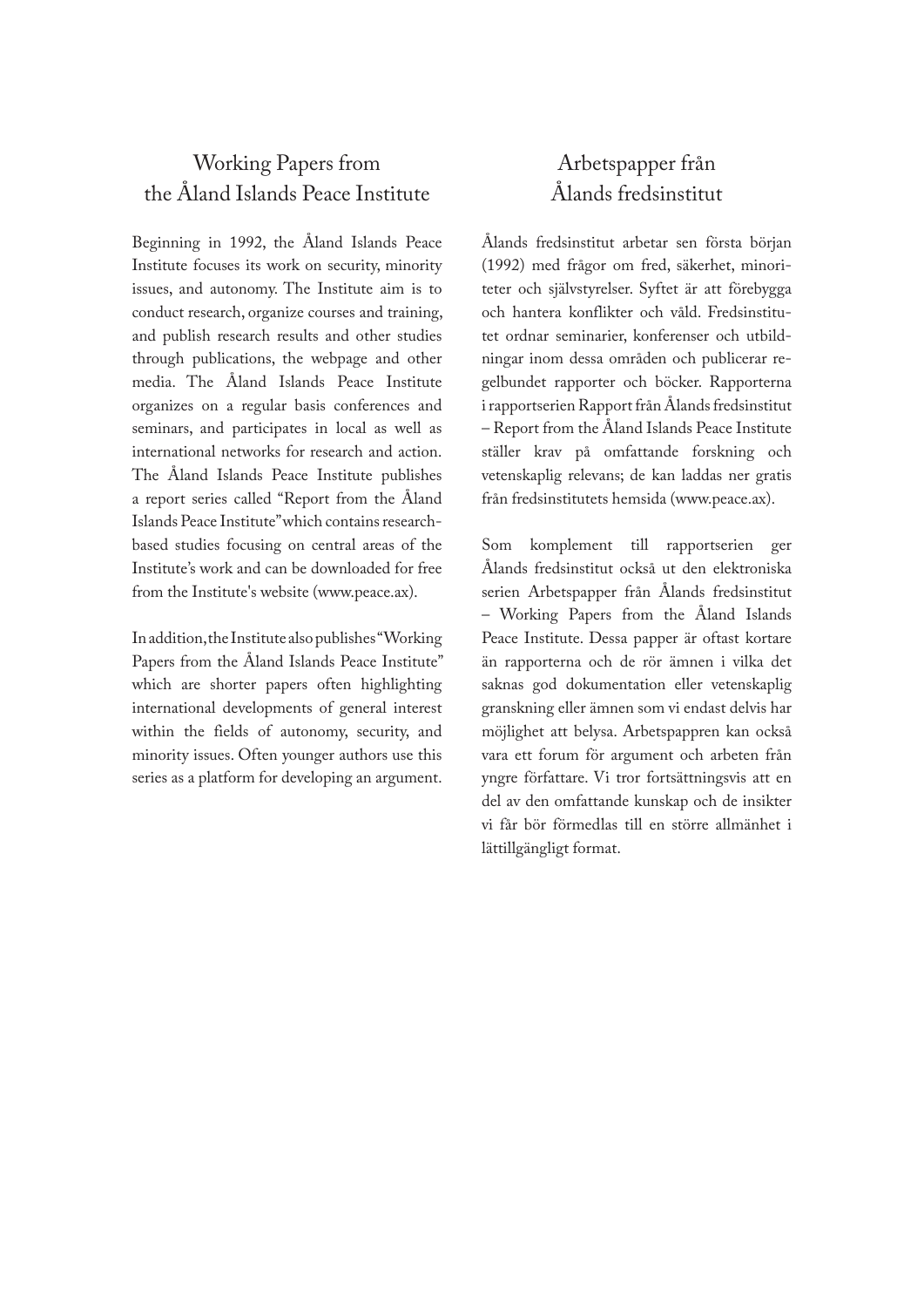#### About

This conference report has been written by Hasan Akintug. Akintug is a PhD candidate affiliated with the Centre for Nordic Studies at the University of Helsinki. His research focuses on paradiplomacy in the Nordic region.

On December 8, 2021, the "Conference regarding cooperation between the Nordic states and Faroe Islands, Greenland and Åland as an example of sustainable democracy", was held at the Danish Parliament (Folketinget) in Copenhagen. The event was arranged under the auspices of Finland's presidency of the Nordic Council of Ministers in cooperation with Åland during 2021. Om

Denna konferensrapport är skriven av Hasan Akintug. Akintug är doktorand och affilierad med Centrum för Nordenstudier vid Helsingfors universitet. Hans forskning fokuserar främst på paradiplomati i den nordiska regionen.

Den 8 december 2021 hölls konferesen "Conference regarding cooperation between the Nordic states and Faroe Islands, Greenland and Åland as an example of sustainable democracy" vid Folketinget i Köpenhamn, Danmark. Evenemanget var organiserat under beskydd av Finlands ordförandeskap i Nordiska ministerrådet i samarbete med Åland under 2021.

Publication: February 2022

Publikation: Februari 2022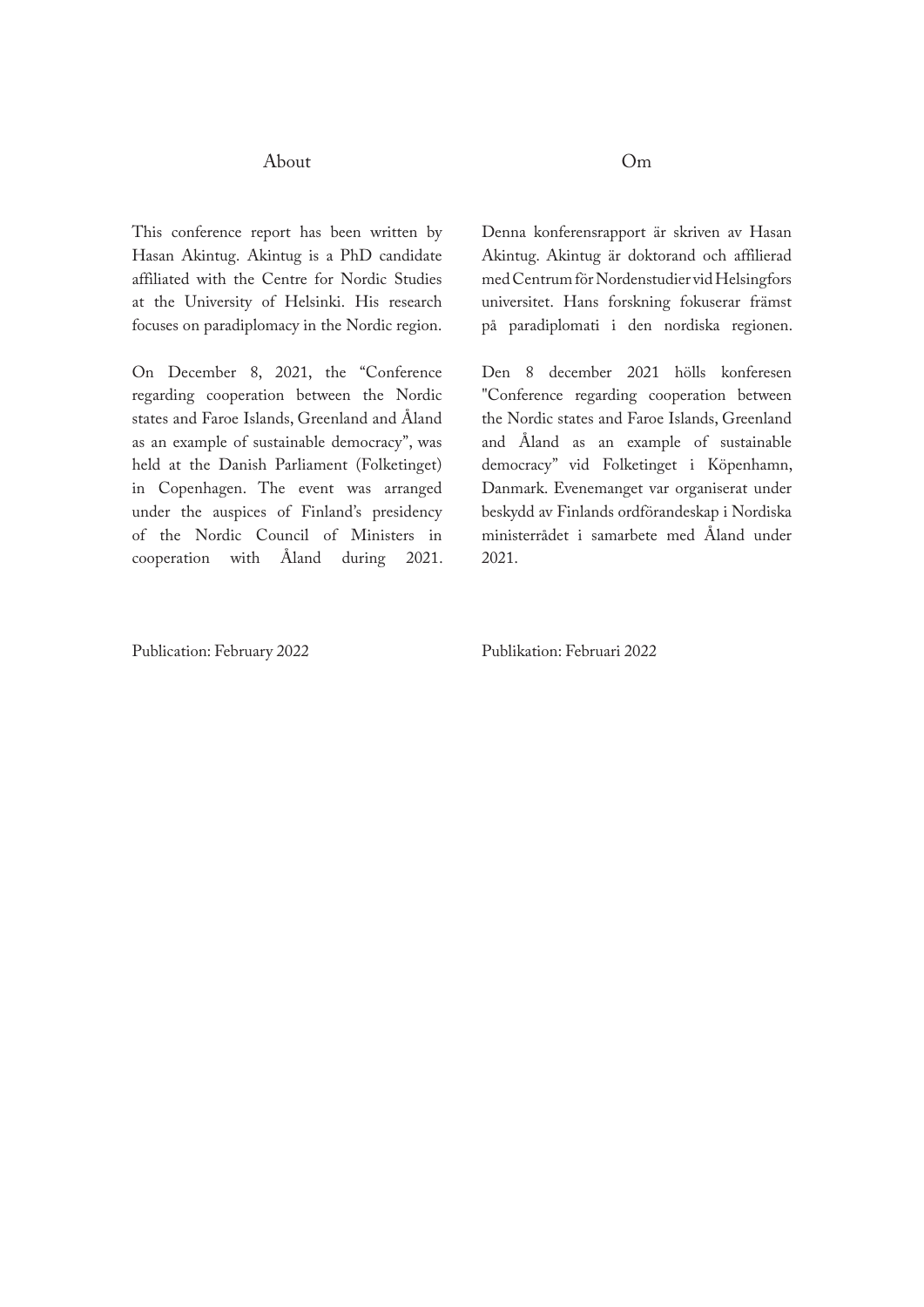## CONFERENCE ON

Cooperation Between the Nordic States, the Faroe Islands, Greenland and Åland as an Example of Sustainable Democracy

## Introduction

On December 8, 2021, the "Conference"<br>regarding cooperation between the Nordic<br>states and Faroe Islands Greenland and Åland regarding cooperation between the Nordic states and Faroe Islands, Greenland and Åland as an example of sustainable democracy", was held at the Danish Parliament (Folketinget) in Copenhagen. The event was arranged under the auspices of Finland's presidency of the Nordic Council of Ministers in cooperation with Åland during 2021. This report briefly summarises the core points discussed during the conference.

## Summary of Proceedings

#### 1. Introductory Remarks

The introductory speakers were Annette<br>Holmberg-Jansson and Thomas Blomqvist<br>(ministers of Nordic cooperation for Åland and Holmberg-Jansson and Thomas Blomqvist (ministers of Nordic cooperation for Åland and Finland respectively). First to speak was Minister Holmberg-Jansson who emphasised that the Faroe Islands, Greenland and Åland are a natural and contributing part of the Nordic family and that this type of participation in international cooperation serves to counter political instability and polarization. Minister Holmberg-Jansson also touched upon how the islands contribute to build sustainable democracy, lower tensions, and work to prevent conflict in the broader region.

In his introduction, Minister Blomqvist statedthat the purpose of the conference was to discuss important issues such as building democracy, dialogue and sharing experiences. The conference, in and of itself, was a manifestation of cooperation between Finland and Åland. Blomqvist emphasized that the participation of the Faroe Islands, Greenland and Åland in Nordic cooperation as non-state polities is much more far reaching than in other comparable intergovernmental forums.

## 2. Keynote Speech

Keynote speaker, *Gunnar Wetterberg*, gave<br>
a brief historical overview of Nordic<br>
cooperation with particular emphasis on the a brief historical overview of Nordic cooperation with particular emphasis on the inclusion of the Faroe Islands, Greenland and Åland. Wetterberg went on to outline the main themes in his report of 2010, 'Förbundsstaten Norden' (A United Nordic Federation, published by the Nordic Council of Ministers) which he wrote, as he explained, in a "post-superpower" context. He concluded his introduction by asserting that the primary cause of disunity among the Nordic states was the historical interference of greater powers.

Turning to the history of the Faroe Islands, he outlined the contribution of Sverrir Sigurdsson,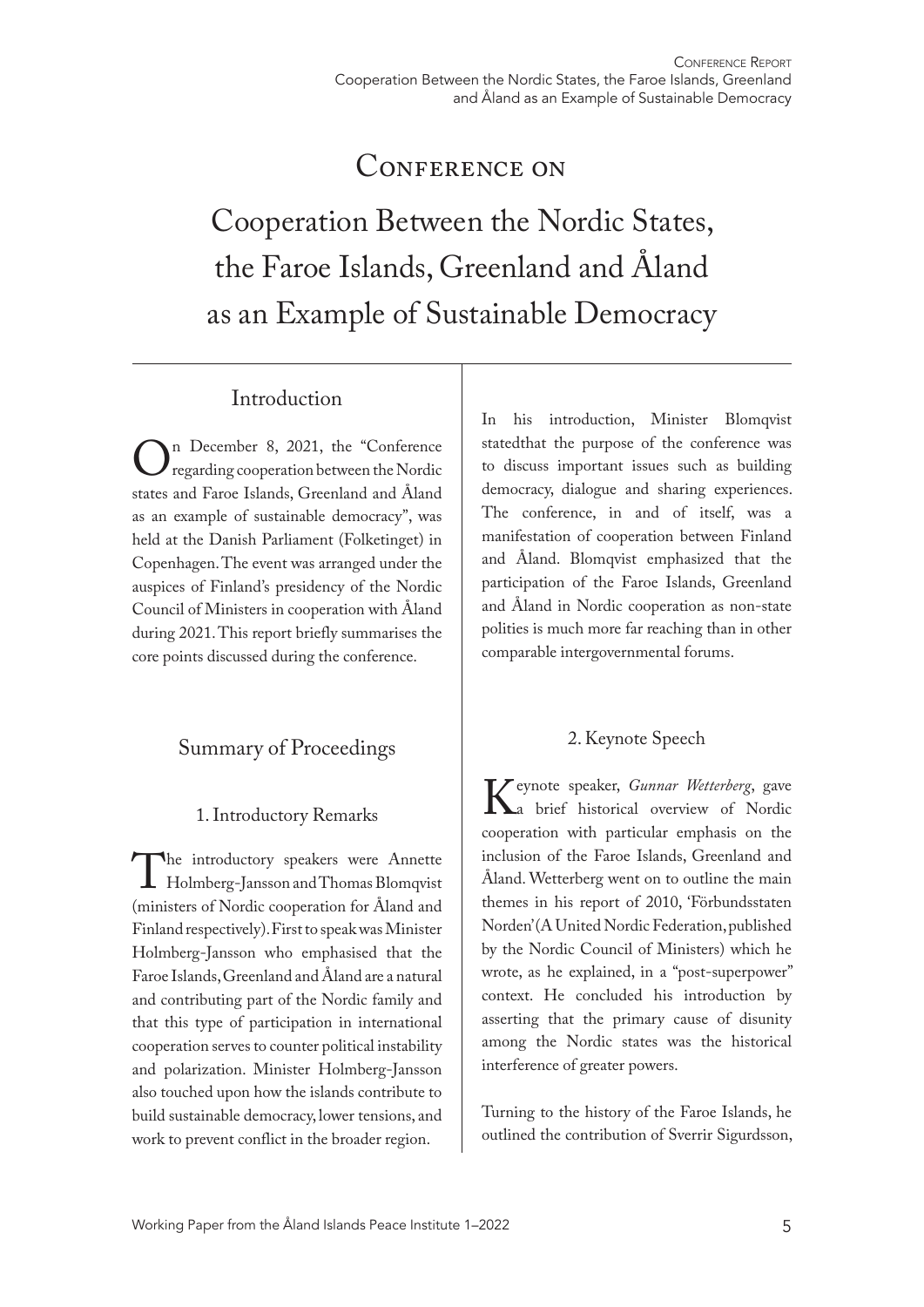king of Norway in the early middle-ages, and who was born in the Faroe Islands. In the case of Greenland, early contact was made between the Vikings of Iceland and the inhabitants of Greenland. He also mentioned that the Åland Islands served as a bridge between Turku and Stockholm, which was established as the capital of Sweden and remains so today.

More specifically, Wetterberg believes that Nordic cooperation has largely ignored the perspectives of the three regions as things currently stand. For example, he noted that the Åland Islands were a good example of the need for including border regions on decisions regarding borders. Also, with climate change now evident in the Arctic and North Atlantic regions, the implications for the Faroe Islands and Greenland are profound. Moreover, he argued that the increasing relevance of Greenland in foreign and security policy calls for greater Nordic cooperation in this area.

Wetterberg concluded with a call for close Nordic cooperation in matters of taxation and social insurance that would make Nordic cooperation closer to the average Nordic citizen. He called for the establishment of a "Nordic Labour Market 2.0" arguing that it would allow Nordic cooperation to, once again, precede integration of the European Union.

#### 3. First Session

*Sia Spiliopoulou Akermark*, director of the<br> *S* Åland Island Peace Institute, presented<br>
a report in the first session of the conference Åland Island Peace Institute, presented a report in the first session of the conference. The report, 'The Faroe Islands, Greenland and the Åland Islands in Nordic cooperation' (published December 2021 as FIIA Report No 69. Also available online), was a collaboration

between the Finnish Institute of International Affairs (FIIA) and the Åland Islands Peace Institute (ÅIPI). She mentioned that there was no adequate account of the participation of the Faroe Islands, Greenland and Åland in Nordic cooperation. Presenting the report, Spiliopoulou Åkermark explained that its analysis was grounded in four perspectives: aims; institutional arrangements; priorities; and future outlooks for the Faroe Islands, Greenland and Åland in Nordic cooperation. In all three cases, there was a clear understanding of a common Nordic identity, with the participation of the three polities resting largely on the will to expand their jurisdiction and to gain wider recognition. The Faroe Islands advocate for full membership in Nordic cooperation on the same basis as member states – as a matter of principle. On the other hand, the positions of Greenland and Åland are more pragmatic.

The report concluded that there was a lack of structured evaluation of the participation in Nordic cooperation of the Faroe Islands, Greenland and Åland. Moreover, Nordic cooperation is often taken for granted in the three cases studied, both in the islands themselves as well as by the member states.

Spiliopoulou Åkermark expressed the need for greater societal awareness of Nordic cooperation in the three polities, as well as parliamentary debate about it. Not only are the three island polities able to offer particular expertise, but also considerable plurality when it comes to governance models and the legal personality of the Faroe Islands, Greenland and Åland. She stressed that in Nordic cooperation, legal personality was seen as a nuanced concept instead of an either/or binary. She concluded by stating that Nordic cooperation has functioned as a plus sum game rather than a zero-sum game.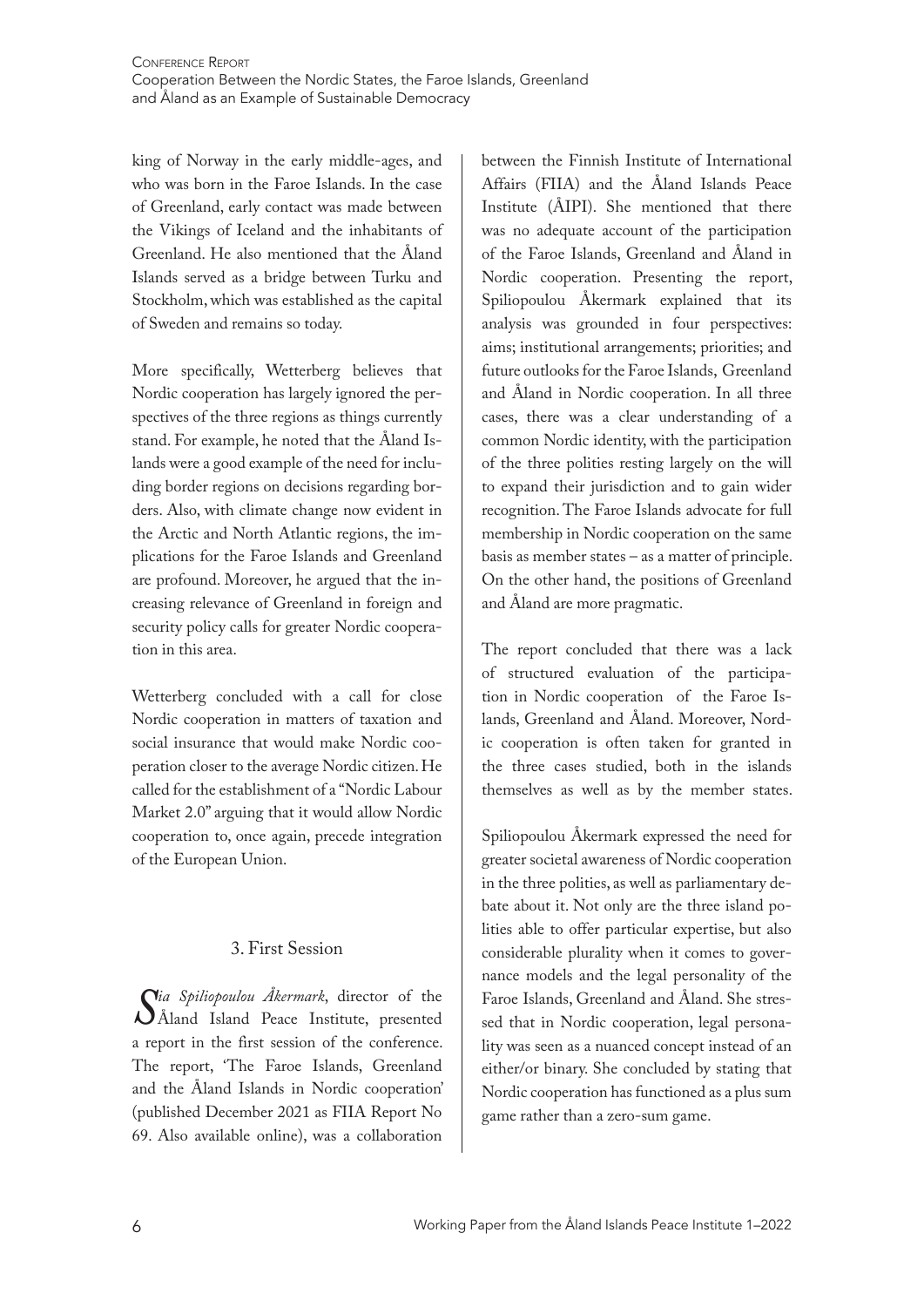#### Panel Discussion I

The first session continued with a panel<br>discussion led by representatives from<br>the governments of Åland the Faroe Islands discussion led by representatives from the governments of Åland, the Faroe Islands, Finland and FIIA. The panel discussion was moderated by Spiliopoulou Åkermark of ÅIPI.

#### *Ms Annette Holmberg-Jansson, Minister for Nordic cooperation of Åland*

Speaking on behalf of Åland, Holmberg-Jansson stated that for Åland, Nordic cooperation is not just a platform for valuable contacts, but also a source of inspiration due to the interactions between the Faroe Islands and Greenland. Indeed, Nordic cooperation includes the perspectives of insular regions, with Åland functioning as a strong voice for border regions within this framework.

#### *Mr Petur Petersen, Head of Nordic cooperation, Government of the Faroe Islands*

Petersen described Nordic cooperation as inspirational – where the Faroe Islands, Greenland and Åland encourage each other, benefit from, and contribute to Nordic cooperation. Yet, the goal of full membership in international organizations including Nordic cooperation will require hard work, patience and determination. Petersen explained that the Faroe Islands were not satisfied with the outcomes of the so called Åland Document.

#### *Mr Thomas Blomqvist, Minister for Nordic cooperation in Finland, Chairman of the Nordic Council of Ministers*

For Blomqvist, the core message of the report was that participation by the Faroe Islands, Greenland and Åland enriches Nordic cooperation. Dialogue and participation allow

for new solutions and enhance social cohesion and stability. Blomqvist considered Nordic cooperation and the participation of the three island polities an important part of the Vision 2030 agenda.

#### *Ms. Katja Creutz, Acting Programme Director, FIIA*

Katja Creutz emphasised how Nordic cooperation accommodates countries which do not fulfil the criteria of statehood. Knowledge accumulated on the islands is important and contributes to the broader Nordic region in many substantive areas. She also stressed the importance of people-to-people interaction in Nordic cooperation. The panel then received questions from the audience, followed by discussion among panel members of a "wish list" of objectives and outcomes. Petersen looked forward to the Faroe Islands being accepted as a full member in Nordic cooperation. In support, Holmberg-Jansson felt that efforts by the Faroe Islands could facilitate full membership for Åland. Blomqvist noted the value of Åland's perspective as a border region, with Creutz stating that the limits of Nordic cooperation have not yet been reached by the three island polities, and in this regard a lot more could be done. The moderator, Spiliopoulou Åkermark concluded that it is noteworthy that a significant amount of international affairs takes place by the Faroe Islands, Greenland and Åland within Nordic cooperation, despite this not being reflected in formal structures of Nordic cooperation.

From the floor, Tarja Halonen, former President of the Republic of Finland, said that Nordic cooperation was not primarily a legal arrangement, but rather a political commitment to cooperate and take common action when genuine political will is present. She thought that the "organic" nature of Nordic cooperation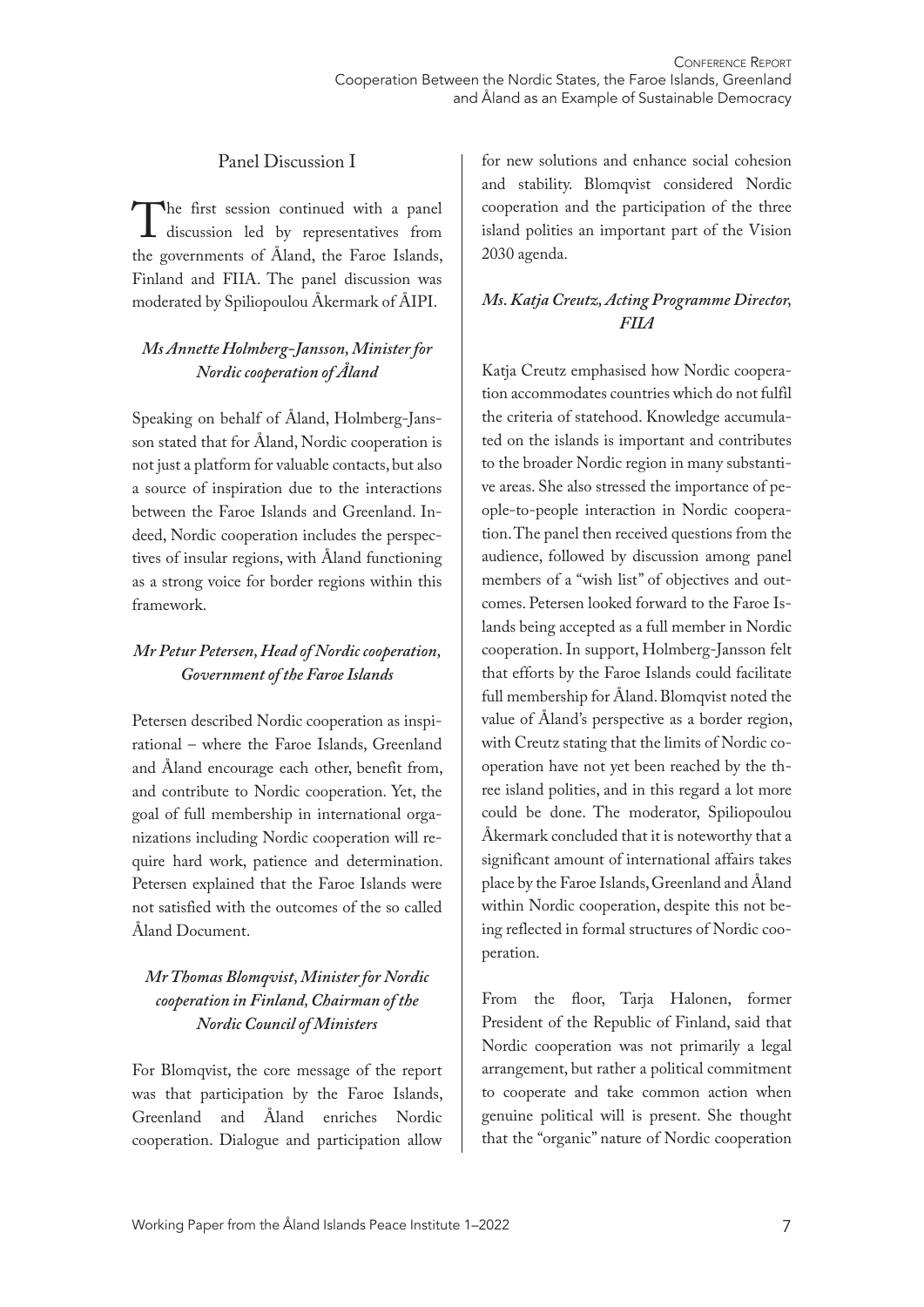could also serve as an inspiration for the EU or UN with less focus on regulation, and more focus on political will and cooperation.

#### Panel Discussion II

The second panel discussion was moderated<br>by Johan Schalin, Chief of the Secretariat<br>for Nordic Cooperation Ministry for Foreign by Johan Schalin, Chief of the Secretariat for Nordic Cooperation, Ministry for Foreign Affairs of Finland. This discussion focused on the cooperation of the Nordic Council of Ministers today, with particular emphasis on how the Faroe Islands, Greenland and Åland contribute to social and environmental sustainability. Participants included representatives from the Nordic Council of Ministers, the governments of Denmark, Iceland, Åland Regeneration 2030 and the government of Greenland.

#### *Ms Paula Lehtomäki, Secretary General, Nordic Council of Ministers*

Lehtomäki stated there was little practical difference between full members (i.e., the member states) and the Faroe Islands, Greenland and Åland within the Nordic cooperation framework. She reasoned that the three islands "came to the table with political commitment and hard work". She praised the efforts of the islands in the field of sustainability and participation which continues to increase the cultural diversity within the Nordic cooperation framework.

#### *Mr Flemming Møller Mortensen, Minister for Nordic cooperation, Denmark.*

Mortensen highlighted the common values permeating the Nordic region, namely welfare societies, and societal trust towards governments, the contribution of experts and interactions between countries. Smaller political units are able

to contribute to Nordic cooperation, with sustainable energy being a primary concern for Greenland and the Faroe Islands.

#### *Mr Auðunn Atlason, former member of the Nordic Committee for Co-operation, Ambassador of Iceland to Finland*

Atlason described Iceland's perspective on the theme of the conference as "the biggest of the small, and the smallest of the big" within the Nordic region. Nordic cooperation had several points of gravity, including that of the Arctic and North Atlantic. Using trust and inclusion as "key words", he asserted that Nordic cooperation and the inclusion of smaller political units is important and was optimistic as to the "organic nature" of Nordic cooperation. Thus, cooperation takes place as needed, even if it is not formally sanctioned and/or institutionalised.

#### *Mr Alfons Röblom, Minister of Environment, Energy and Higher Education of Åland*

Röblom noted that sustainable development issues have opened international platforms previously closed to Åland. His firm belief was that smaller communities have a role in creating innovative solutions to achieve environmental sustainability, citing Åland's 2051 goal of full sustainability, pursued through a bottom-up process.

#### *Ms Ella Turta, Secretary General, ReGeneration 2030*

Turta spoke of the Vision 2030 agenda of the Nordic Council of Ministers and how it affects Nordic citizens. Individuals (especially today's youth) must have the opportunity to participate in the creation of sustainable policies. She cited Åland as a good example of broad cross-sectoral societal engagement.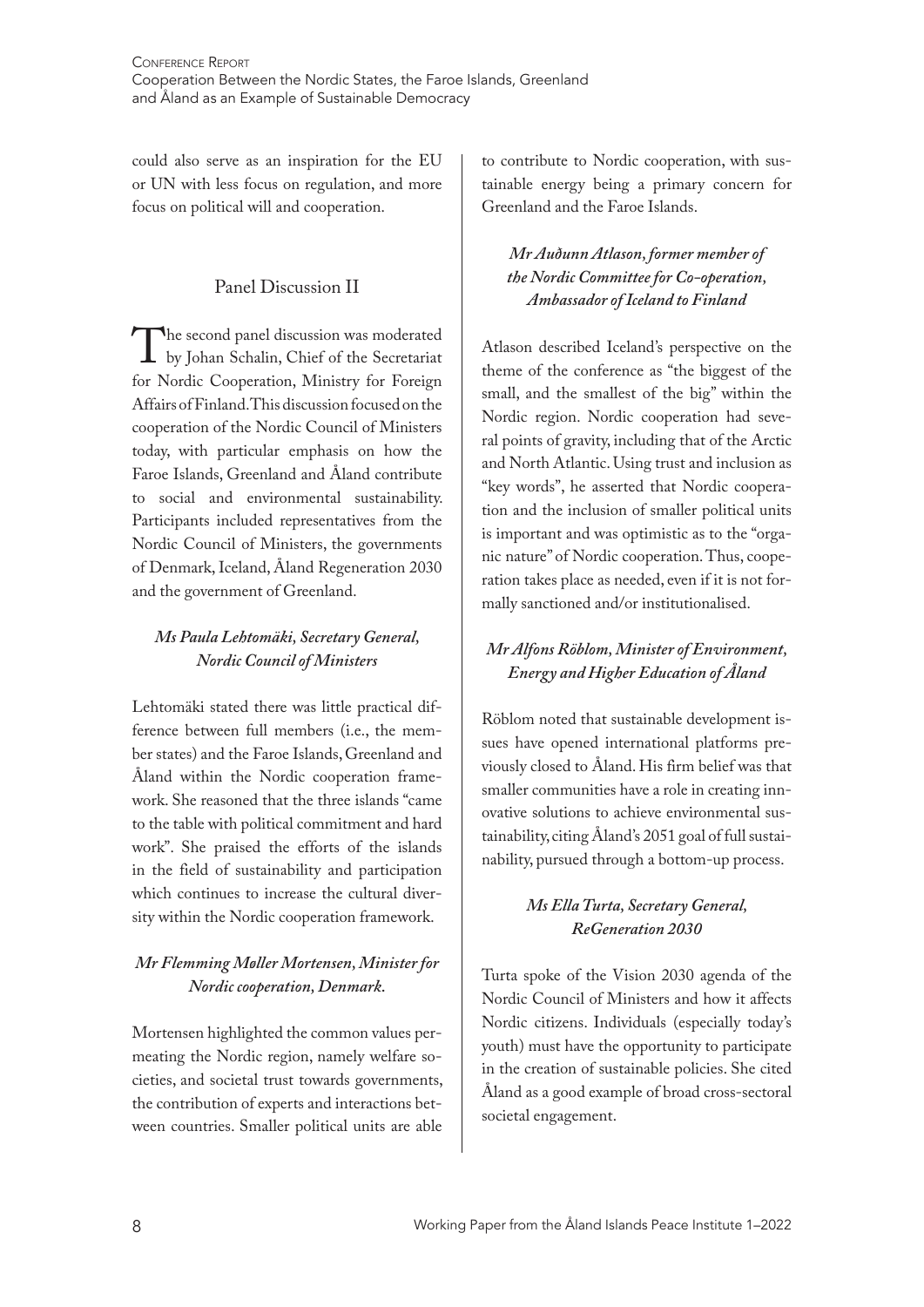#### *Mr Jens Ulrich, Acting head of the Greenland Representation in Copenhagen*

Ulrich observed that sustainability and green energy were key issues in Greenland and stressed the importance of economic development for Greenlandic society. On the question of full membership in Nordic cooperation, the Faroese decision shall be respected.

In response to a question from the floor, Lehtomäki stated that there were several policy fields in which the Nordic Council of Ministers could assist the Faroe Islands, Greenland and Åland. This would include questions such as developing sustainable energy sources, maritime issues, indigenous issues, and cooperation with neighbours in the west. Röblom spoke of the importance of setting good practices and sharing inspiration in relevant policy fields, despite the small size of the Faroe Islands, Greenland and Åland. The latter could also speak on behalf of Nordic cooperation in other forums. Mortensen reminded us of the lessons learned from border closures during the pandemic and looked forward to further cooperation on climate policy which could also inspire other parts of the world.

#### 4. Second Session

 $\prod_{\mathrm{Re}}$ n the second session, the keynote speakers were Tarja Halonen, former President of the Republic of Finland, and Ms Ilze Brands Kehris, Assistant Secretary-General for Human Rights at the United Nations. This was followed by a panel discussion.

*President Halonen* commenced with a description of the Nordic region as a family in which members look similar from the outside – but where members are conscious of internal differences. She outlined the experience of autonomous regions in the Nordic region, stating that Norway, Iceland and Finland share a history of being autonomous. Despite the geographical distance between the three autonomous regions, Nordic cooperation draws these regions together. Halonen stated that autonomy was a living and ever-changing relationship. Despite internal differences, the Nordics could be considered a success story especially on issues such as sustainable development and the Nordic welfare model.

*Ilze Brands Kehris* maintained that her key point was the issue of trust at the global level. She held that the three Nordic self-governing regions and Nordic cooperation were an example to the world and that participation was vitally important, especially in a minority context. However, the pandemic had laid bare inequalities within and across member states of the United Nations. Furthermore, the pandemic has been detrimental to certain human rights, particularly the freedom of movement.

Brands Kehris mentioned that associate membership is an important part of networking and trust building for autonomous regions and the inclusion of the Faroe Island, Greenland and Åland in Nordic cooperation and UNESCO associate membership were key examples of this. She cited the UN Secretary General's February 2020 Call to Action on Human Rights and the Vision of the Future agenda as calls for a stronger networked and trust-based international order with a strong focus on regional perspectives and local needs.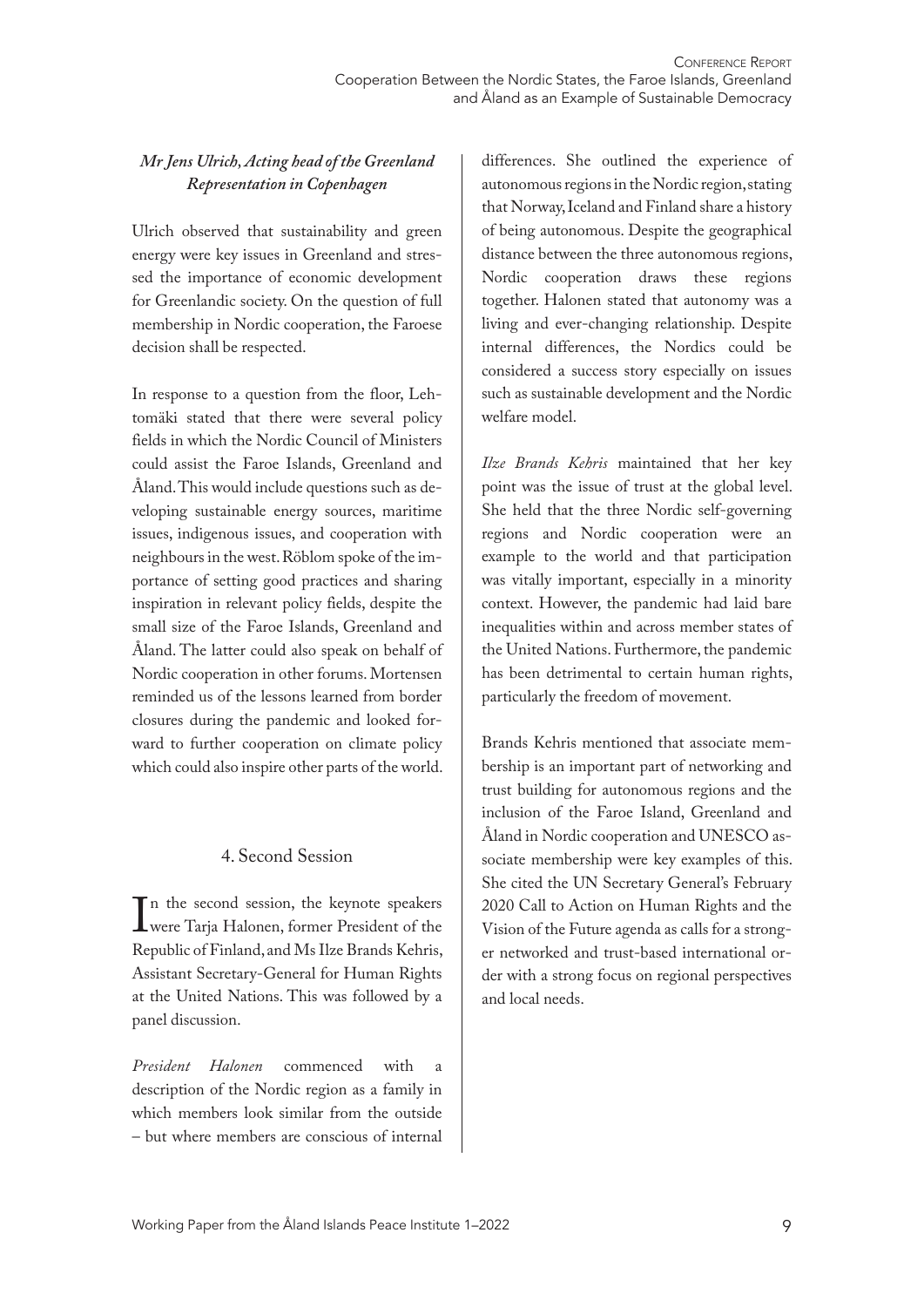#### Panel Discussion

 $\Lambda$  re there lessons to be learnt? The subject<br>of the panel discussion of the second<br>session was a global perspective on the Nordic of the panel discussion of the second session was a global perspective on the Nordic cooperation, with particular focus on the Faroe Islands, Greenland and Åland. The participants were from Greenland, Åland, Scotland, Finland and the United Nations. The panel was moderated by Kristina Háfoss, Secretary General of the Nordic Council. Ms Natuk Lund Olsen, Head of Department, Government of Greenland. Lund Olsen spoke from the perspective of Greenland, which she maintained has not been an obvious geographical part of the Nordic region. Olsen noted that through its indigenous Inuit population the island has a right to independence under international law and serves as a role model for other indigenous societies around the world. She argued that Greenland's connection to the Nordic region derives from its historical legacy of colonialism. She concluded that indigenous approaches could inspire, and help to develop, egalitarian society and traditions.

#### *Mr Harry Jansson, Deputy Head of the Åland Government*

Jansson spoke on behalf of the Åland Government and compared the inclusion of autonomous nations in the Nordic cooperation with their relationship to the European Union. Smaller regions with their limited resources need to be strategic when it comes to participating in international forums. Jansson contrasted Åland's representation (one civil servant) at the EU level to Åland's access to important political meetings in Nordic cooperation. He questioned the EU's reluctance to directly engage with autonomies.

#### *Mr Michael Keating, Professor at University of Aberdeen*

Professor Keating spoke about the concept of sovereignty with a focus on European and Nordic perspectives. He argued for a "post-sovereigntist" interpretation of sovereignty, viewing the concept as a network of relationships, which allows multiple voices to be heard on the international stage. Indeed, politics was not a zero-sum game, but rather a set of relationships. He also referred to the concept of "paradiplomacy" as a way for autonomous regions to gain external competences corresponding to their internal competences, when necessary and when appropriate. By contrast, Keating argued, the EU in Brussels applies a "one size fits all" solution, whereas the Nordic experience offers a different approach to similar cases of autonomous regions.

#### *Tarja Halonen, President of Finland*

President Halonen questioned what would substantially change for the Faroe Island, Greenland and Åland were they to achieve full membership considering the high degree of participation by the autonomous regions already in Nordic cooperation. She mentioned that all the Nordic countries were small states from a global perspective, and perhaps this factored in the participation of the Faroe Islands, Greenland and Åland.

#### *Ms Ilze Brands Kehris, Assistant Secretary-General for Human Rights, UN*

Brands Kehris spoke of understanding the participation of smaller political units in the international field as a dynamic and evolving concept. While size and resources present practical challenges for autonomous regions, it is still possible to 'punch above one's weight'. She praised the accommodation of the Faroe Islands, Greenland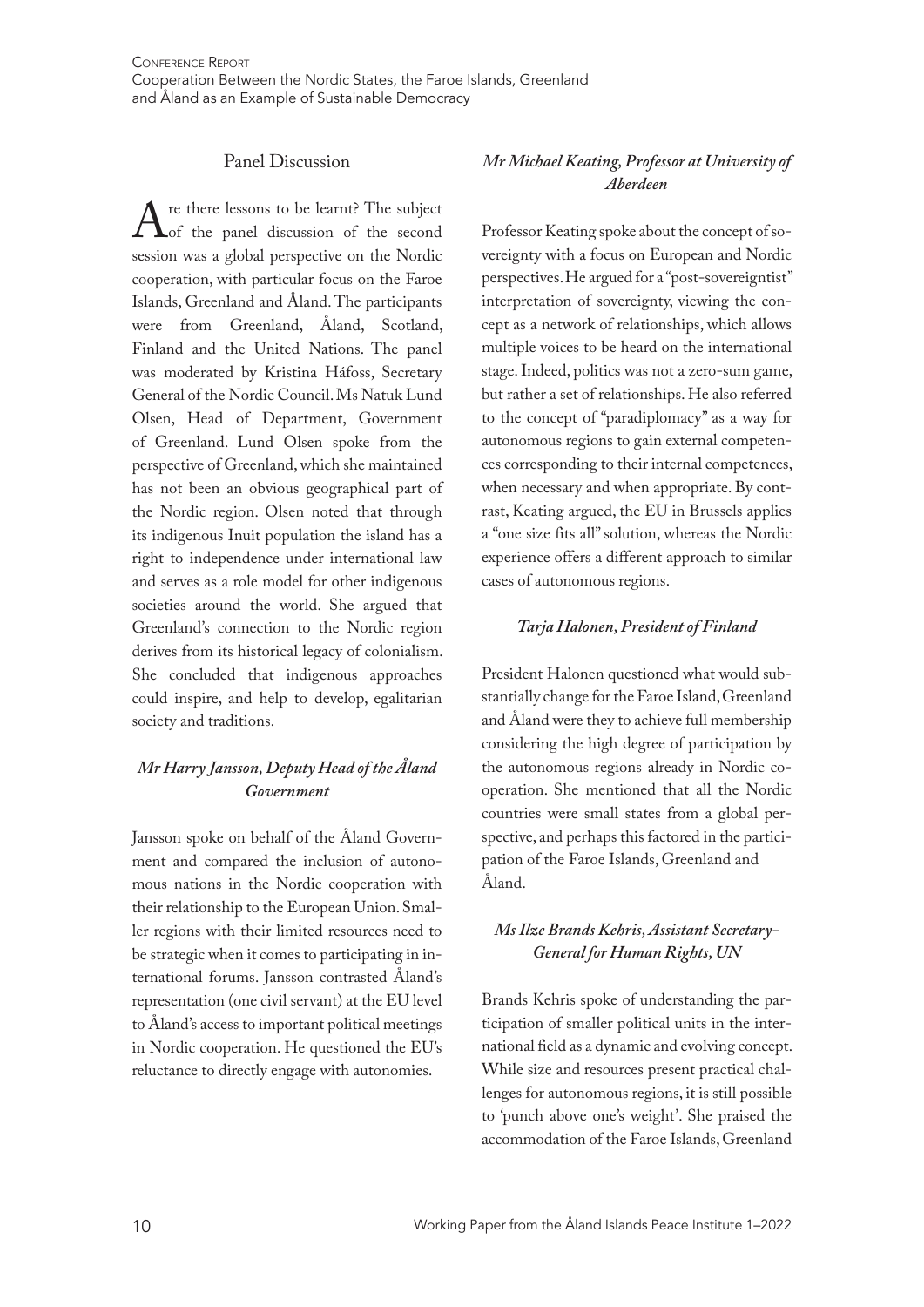and Åland in Nordic cooperation and its global relevance for trust and participation.

#### 5. Closure of the Conference

Bringing the conference to a close, *Ms*<br>*Kristina Háfoss*, Secretary General of the<br>Nordic Council stressed that we are living *Kristina Háfoss*, Secretary General of the Nordic Council stressed that we are living in historic times which are creating serious challenges in international affairs. Current issues included digitalization, the pandemic, climate change and inequality. All of these challenges had one thing in common – they could only be dealt with closer international cooperation. No state or nation alone was able to address these issues. In the face of such international challenges "one can either build windshields or windmills", i.e., be proactive or reactive in building international cooperation. She argued that Nordic cooperation continues to "build windmills".

As for the concept of sustainable democracy, Háfoss argued that the Nordic experience could inspire others and help the Nordics learn from the past. However, she also reminded that the historical, cultural and legacy differences should be taken into account. In the case of her home country, the Faroe Islands, she noted a clear trend towards political decision-making at the local level rather than in Copenhagen. Moreover, she argued that if decisions regarding the Faroe Islands were made in Copenhagen this would create more problems and endanger sustainable democracy. She praised the system which allows the Faroese parliament to take on competences by its own volition and noted the consensus on the islands for authority transfers and full membership in Nordic cooperation.

Háfoss underscored the importance of self-

determination as a keyword denoting human rights and sustainable democracy. Nordic values were more relevant than ever, and democracy should not be taken for granted. In terms of full membership for the Faroe Islands, there is room within the legal framework for different solutions provided there is political will. If the COVID-19 pandemic highlights certain weaknesses in Nordic cooperation, it also affirms the importance of finding international, sustainable and fair solutions to global challenges and existential threats to democracy. She concluded by re-stating her hopes that the Nordic region continue its walk towards sustainable democracy, and also to benefit other nations that want to tread the democratic path.

#### Background Report

The research report presented at the<br>conference, "The Faroe Islands, Greenland<br>and the Åland Islands in Nordic cooperation" by conference, "The Faroe Islands, Greenland and the Åland Islands in Nordic cooperation" by Katja Creutz and Sia Spiliopoulou Åkermark, is available here: https://www.fiia.fi/julkaisu/thefaroe-islands-greenlandand-the-aland-islands-innordic-cooperation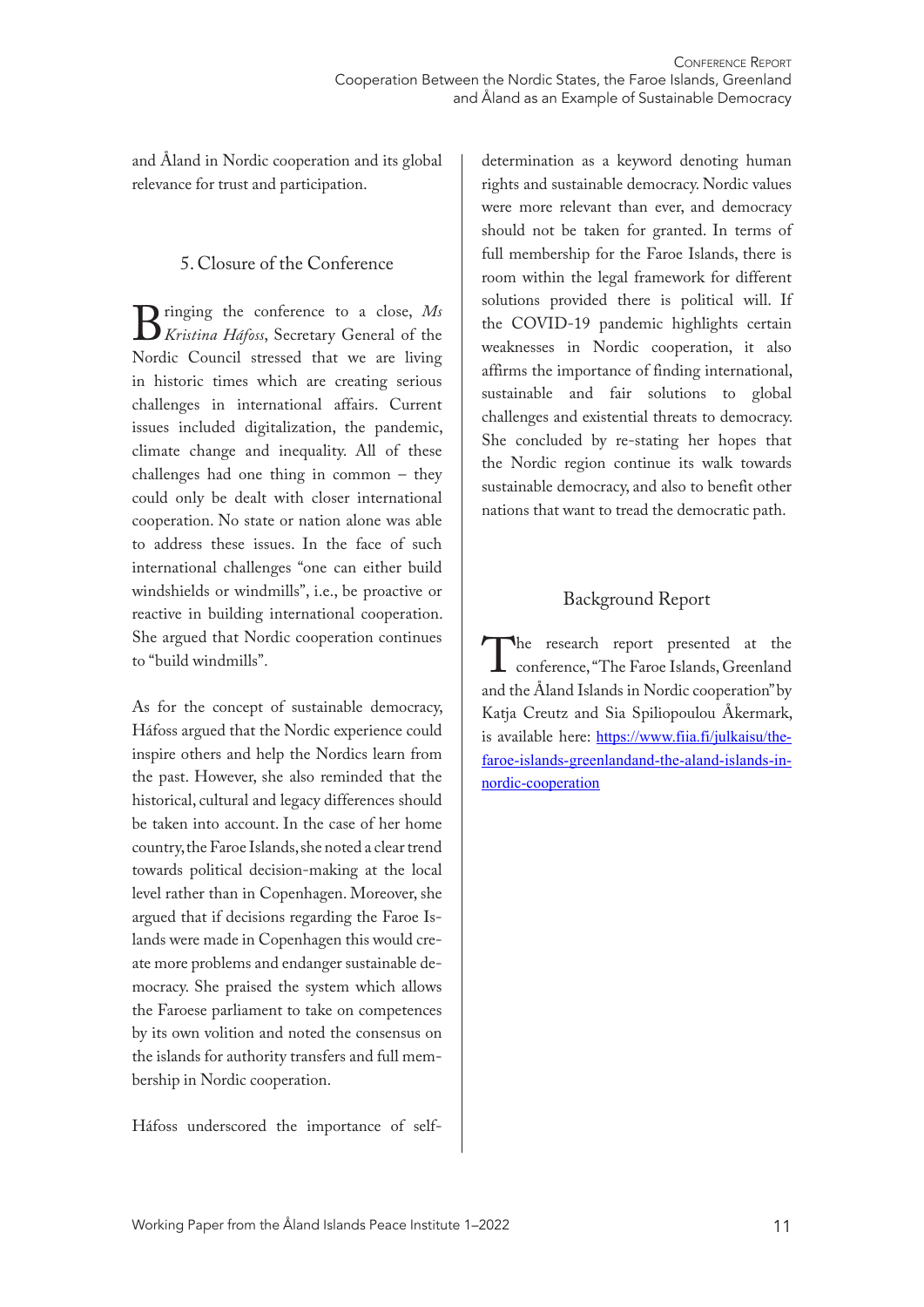#### Annex

#### Conference Programme

Folketinget, Copenhagen, Wednesday 8 December 2021, at 12.30 - 16.30 (CET)

12.00 – 12.30 Light lunch hosted by the Government of Åland

12.30 – 12.45 Introductory remarks

**Ms Annette Holmberg-Jansson**, Minister for Nordic cooperation.

**Mr Thomas Blomqvist**, Minister for Nordic cooperation.

Speakers introduced by **Mr Matts Lindqvist**, Senior Adviser, Nordic Council and Nordic Council of Ministers.

12.45 – 13.05 Keynote Speech

**Mr Gunnar Wetterberg**, Author of the book "Förbundsstaten Norden".

Historic overview of the development of the Nordic cooperation with special interest on the incorporation of the Faroe Islands, Greenland and Åland.

#### First Session

13.05-13.20 **Ms Sia Spiliopoulou Åkermark**, Director, Åland Islands Peace Institute Presentation of the report on the participation of the Faroe Islands, Greenland and Åland and their contribution to the Nordic cooperation.

13.20-13.50 **Panel discussion** regarding the Nordic council of ministers' cooperation today with special interest on cooperation with the Faroe Islands, Greenland and Åland. What have the impacts been on the Nordic cooperation?

#### *Speakers*

**Mr Thomas Blomqvist**, Minister for Nordic cooperation in Finland, Chairman of the Nordic Council of Ministers.

**Ms Katja Creutz** Acting Programme Director, Finnish Institute for International Affairs.

**Ms Annette Holmberg-Jansson**, Minister for Nordic cooperation in Åland,

**Mr Petur Petersen**, Head of Nordic cooperation, Government of the Faroe Islands.

#### *Moderator*

**Ms Sia Spiliopoulou Åkermark**, Director, Åland Islands Peace Institute.

Questions from the floor allowed.

13.50 – 14.10 Coffee break

14.10 – 14.50 **Panel discussion** regarding the Nordic council of ministers' cooperation today with special interest on how the Faroe Islands, Greenland and Åland can contribute to social and environmental sustainability.

#### *Speakers*

**Mr Auðunn Atlason**, former member of the Nordic Committee for Co-operation, Ambassador of Iceland to Finland.

**Ms Paula Lehtomäki**, Secretary General, Nordic Council of Ministers.

**Mr Flemming Møller Mortensen**, Minister for Nordic cooperation, Denmark.

**Mr Jens Ulrich**, Acting head of the Greenland Representation in Copenhagen.

**Mr Alfons Röblom**, Minister of Environment, Energy and Higher Education.

**Ms Ella Turta**, Secretary General, ReGeneration 2030.

#### *Moderator*

**Mr Johan Schalin**, Chief of the Secretariat for Nordic Cooperation, Ministry for Foreign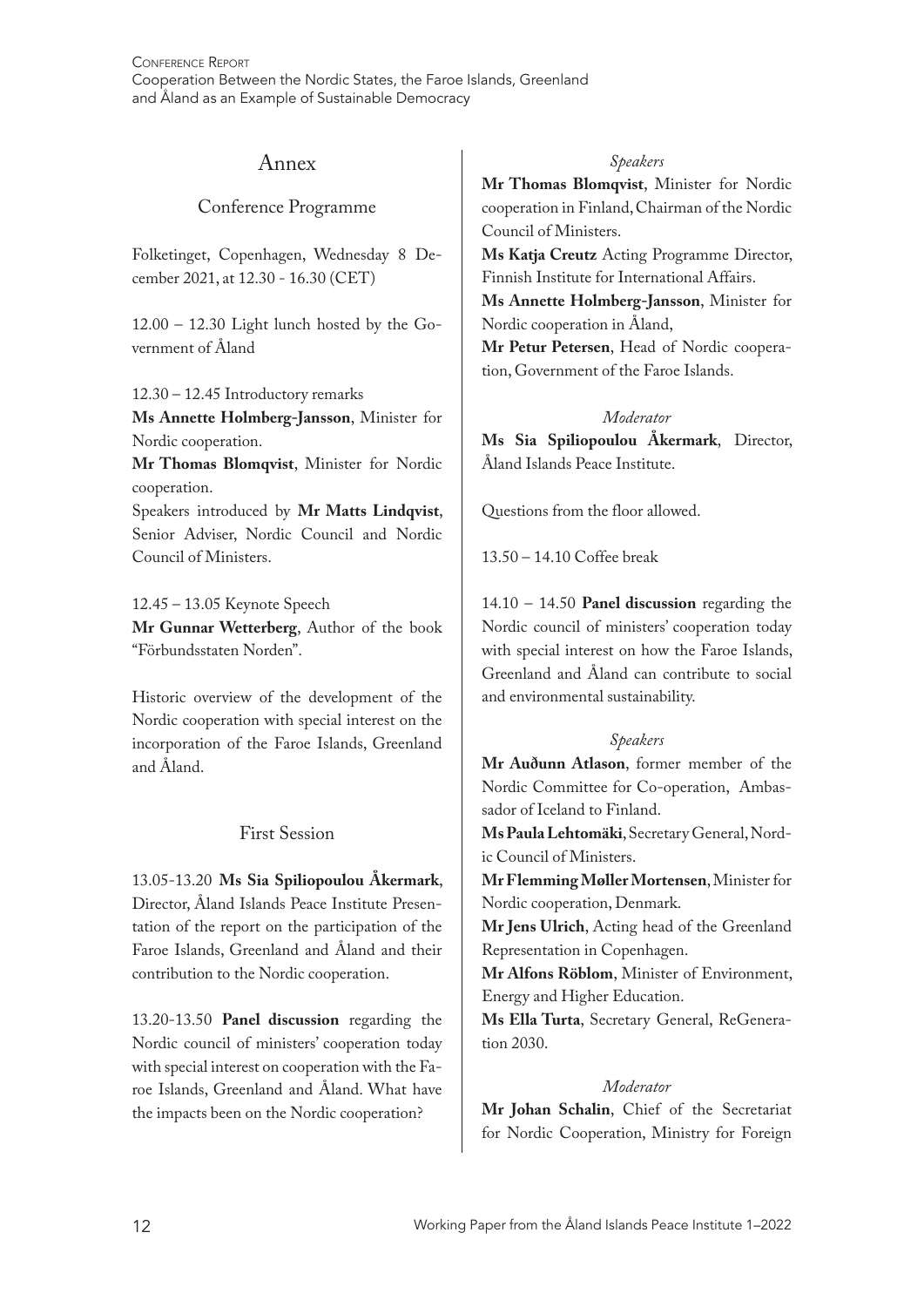Affairs of Finland.

Questions from the floor allowed. 14.50 – 15.10 Coffee break

Second Session

15.10 - 15.20 Keynote speech, **President Tarja Halonen**, Finland, Cooperation between the Nordic states and Faroe Islands, Greenland and Åland as an example of sustainable democracy

15.20 - 15.30 Keynote speech, **Ms Ilze Brands Kehris**, Assistant Secretary-General for Human Rights, UN, global perspective on the Nordic cooperation with special interest on cooperation with the Faroe Islands, Greenland and Åland.

15.30 - 16.10 **Panel discussion** regarding the global perspective on the Nordic cooperation with special interest on cooperation with the Faroe Islands, Greenland and Åland. Are there lessons to be learnt globally?

*Speakers* **President Tarja Halonen**, Finland. **Ms Natuk Lund Olsen**, Head of Department, Government of Greenland.

**Mr Harry Jansson**, Deputy Head of the Åland Government.

**Mr Michael Keating**, Professor at University of Aberdeen.

**Ms Ilze Brands Kehris**, Assistant Secretary-General for Human Rights, UN.

*Moderator*

**Ms Kristina Háfoss**, Secretary General, Nordic Council.

16.10 – 16.30 Closure of the Conference

Concluding remarks

**Ms Kristina Háfoss**, Secretary General, Nordic Council